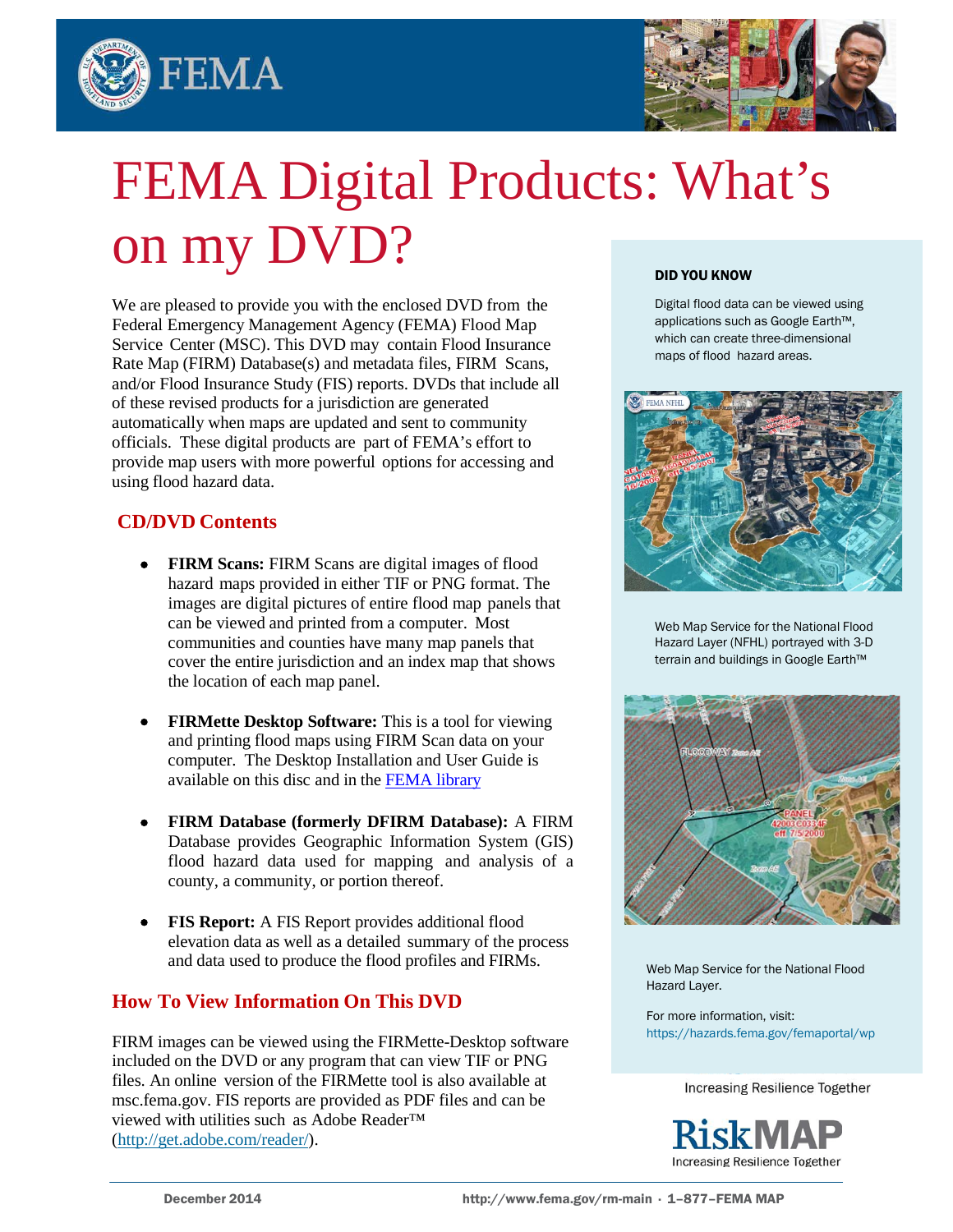



The FIRM Database files are provided as Shapefiles - Arc Shape (.shp/.shx/.dbf), but may also be provided in Esri Interchange –Arc Export (.e00) and Map Info Interchange- MapInfo (.mif/.mid) formats, or Personal Geodatabase formats. FIRM Databases can be used in conjunction with GIS tools such as Esri products to customize data views and modify data to meet specific scenarios. You can also use freely available online GIS Shapefile viewing tools.

FIRM images have file names with a Community or County identifier (ID) followed by a 4-digital panel number and letter suffix representing a version (e.g. 12345C0123F.tif). They may be accompanied by worldfiles in TFW or PGW format that help view the images in GIS applications. FIS Report filenames consist of a community or county ID followed by a volume number and letter suffix representing a version (e.g. 12345CV000A.pdf).

For more information on available digital products, visit FEMA's MSC website at [http://msc.fema.gov](http://msc.fema.gov/) or call the FEMA Map Information eXchange (FMIX) at 877-336-2627.

# **Supplementary Information Included on the Disc**

Several files are provided on the disc(s) to permit the construction of a small database to cross reference the maps or studies by disc, state, county, and FEMA community. Each disc also contains a listing of the files that appear on that disc as well as a reference listing of all of the files in on all of the discs in the event that there are multiple discs.

Following is a description of the supplemental files included on the discs in addition to the FIRM images, FIS Reports, and FIRM Databases.

**NOTE:** Your disc(s) have an "Order #" assigned for the purposes of FEMA tracking of your shipment of products. This Order # is included as part of the name of each of the files described below. For example, the primary cross reference listing for order number 87654 would be "87654\_DEL.txt" and the complete file listing that appears on each disc would be "87654 ALL.txt".

#### **ORDER#\_DEL.txt**

This file contains a detailed listing of all of the files in an order, cross referenced by state and county Federal Information Processing Standards (FIPS) code and FEMA Community Name. The fields are separated by five spaces.

- Field 1 is the disc number on which the image can be found (i.e. "disc  $2$ " for disc  $2$  in an order)
- Field 2 is the panel/study number of the image
- Field 3 is the Community Name
- Field 4 is the state FIPS code
- Field 5 is the county FIPS code